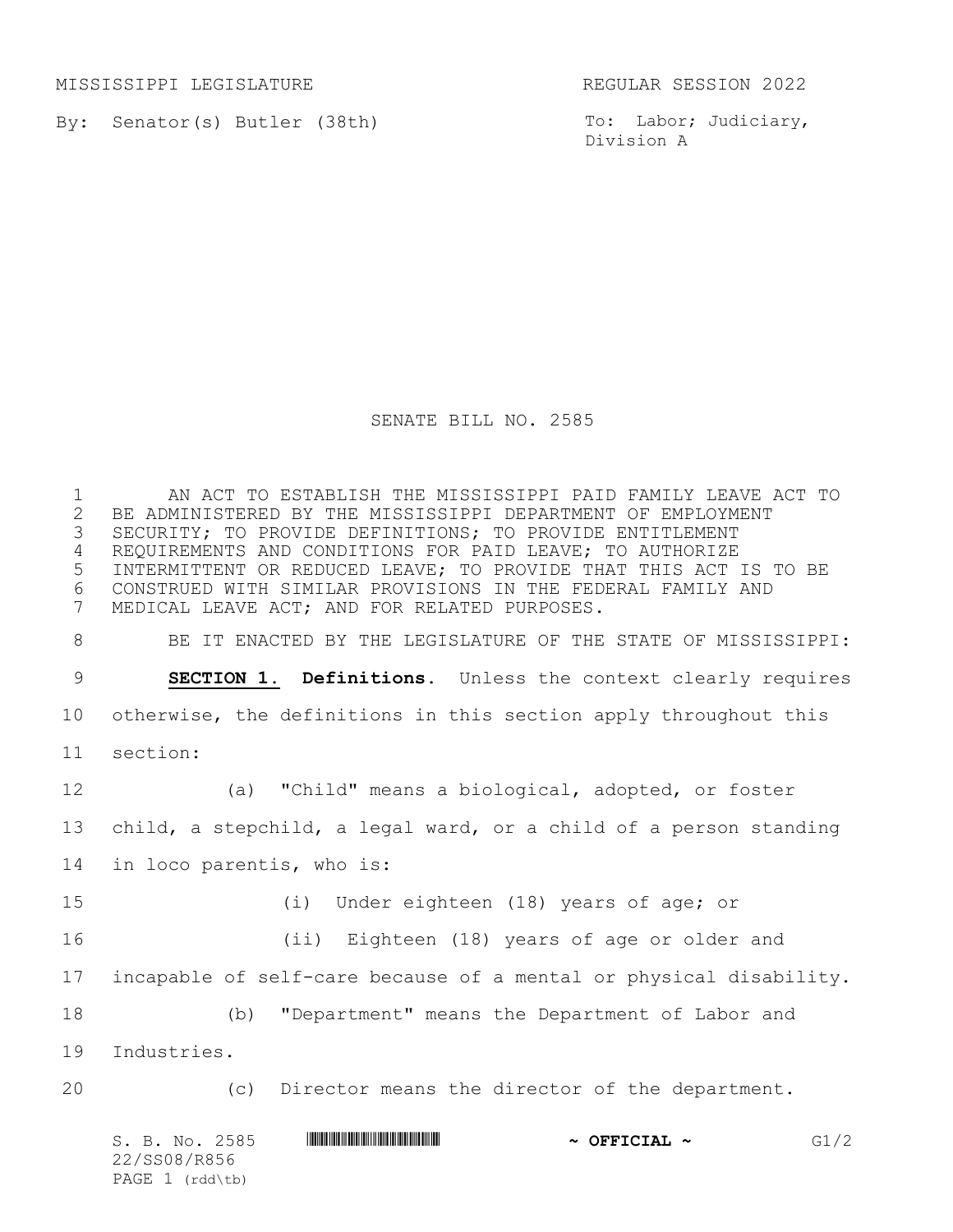(d) (i) "Employee" means a person who has been employed:

 1. For at least twelve (12) months by the employer with respect to whom leave is requested; and 2. For at least one thousand two hundred fifty (1,250) hours of service with the employer during the previous twelve-month period.

 (ii) "Employee" does not mean a person who is employed at a worksite at which the employer as defined in subparagraph (i) of this paragraph (d) employs less than fifty (50) employees if the total number of employees employed by that employer within seventy-five (75) miles of that worksite is less than fifty (50).

## (e) "Employer" means:

 (i) Any person, firm, corporation, partnership, business trust, legal representative, or other business entity which engages in any business, industry, profession, or activity in this state and includes any unit of local government including, but not limited to, a county, city, town, municipal corporation, quasi-municipal corporation, or political subdivision, which employs fifty (50) or more employees for each working day during each of twenty (20) or more calendar workweeks in the current or preceding calendar year;

 (ii) The state, state institutions and state agencies; and

S. B. No. 2585 \*SS08/R856\* **~ OFFICIAL ~** 22/SS08/R856 PAGE 2 (rdd\tb)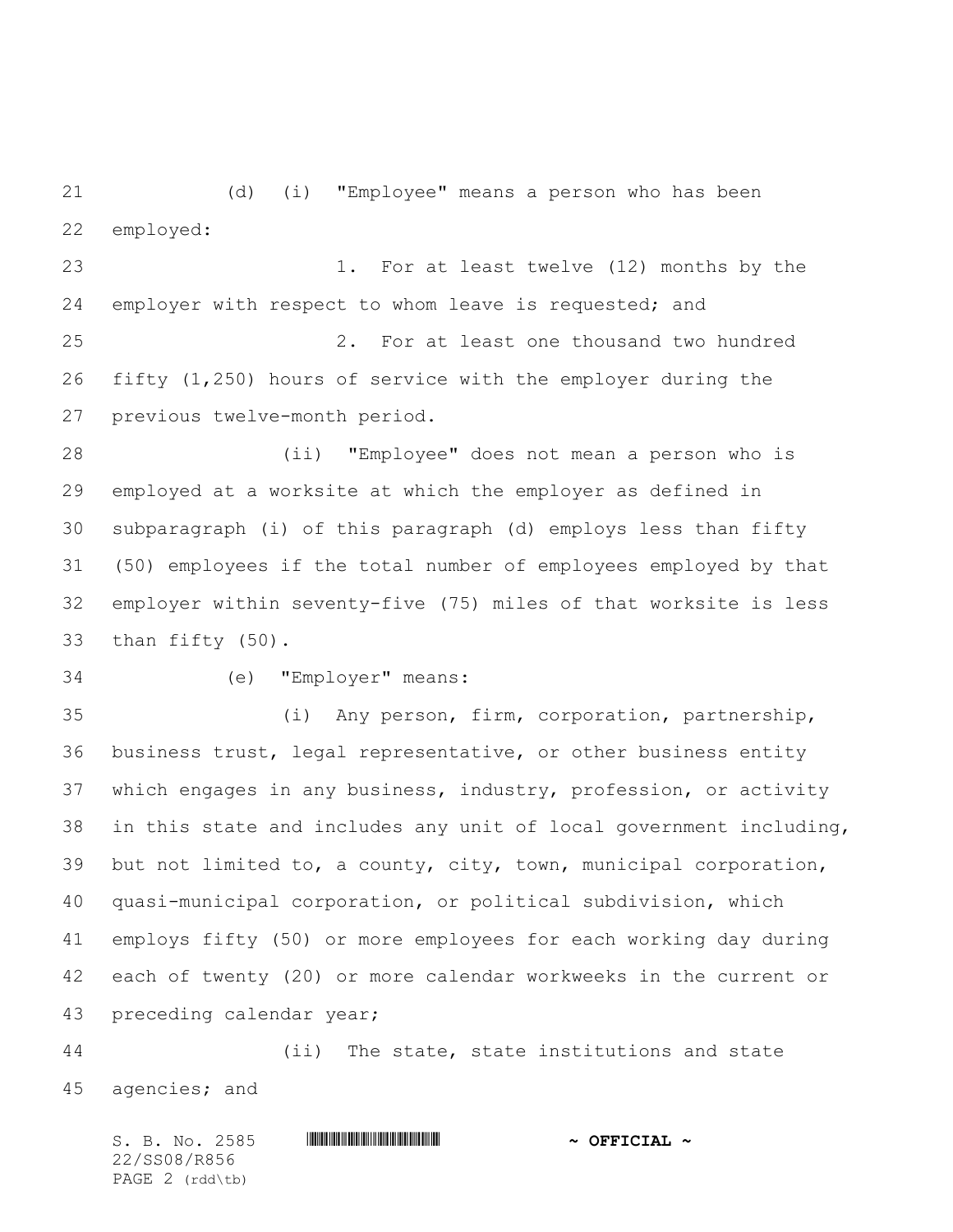(iii) Any unit of local government including, but not limited to, a county, city, town, municipal corporation, quasi-municipal corporation, or political subdivision.

 (f) "Employment benefits" means all benefits provided or made available to employees by an employer, including group life insurance, health insurance, disability insurance, sick leave, annual leave, educational benefits and pensions except benefits that are provided by a practice or written policy of an employer or through an employee benefit plan as defined in 29 USC Section 1002(3).

 (g) "Family member" means a child, parent, spouse, or state registered domestic partner of an employee.

(h) "Health care provider" means:

 (i) A person licensed as a physician or an osteopathic physician and surgeon;

 (ii) A person licensed as an advanced registered nurse practitioner; or

 (iii) Any other person determined by the director to be capable of providing health care services.

 (i) "Intermittent leave" is leave taken in separate blocks of time due to a single qualifying reason.

 (j) "Leave for a family member's serious health condition" means leave as defined in Section 3 of this act.

 (k) "Leave for the birth or placement of a child" means leave as defined in Section 3 of this act.

| S. B. No. 2585  | $\sim$ OFFICIAL $\sim$ |
|-----------------|------------------------|
| 22/SS08/R856    |                        |
| PAGE 3 (rdd\tb) |                        |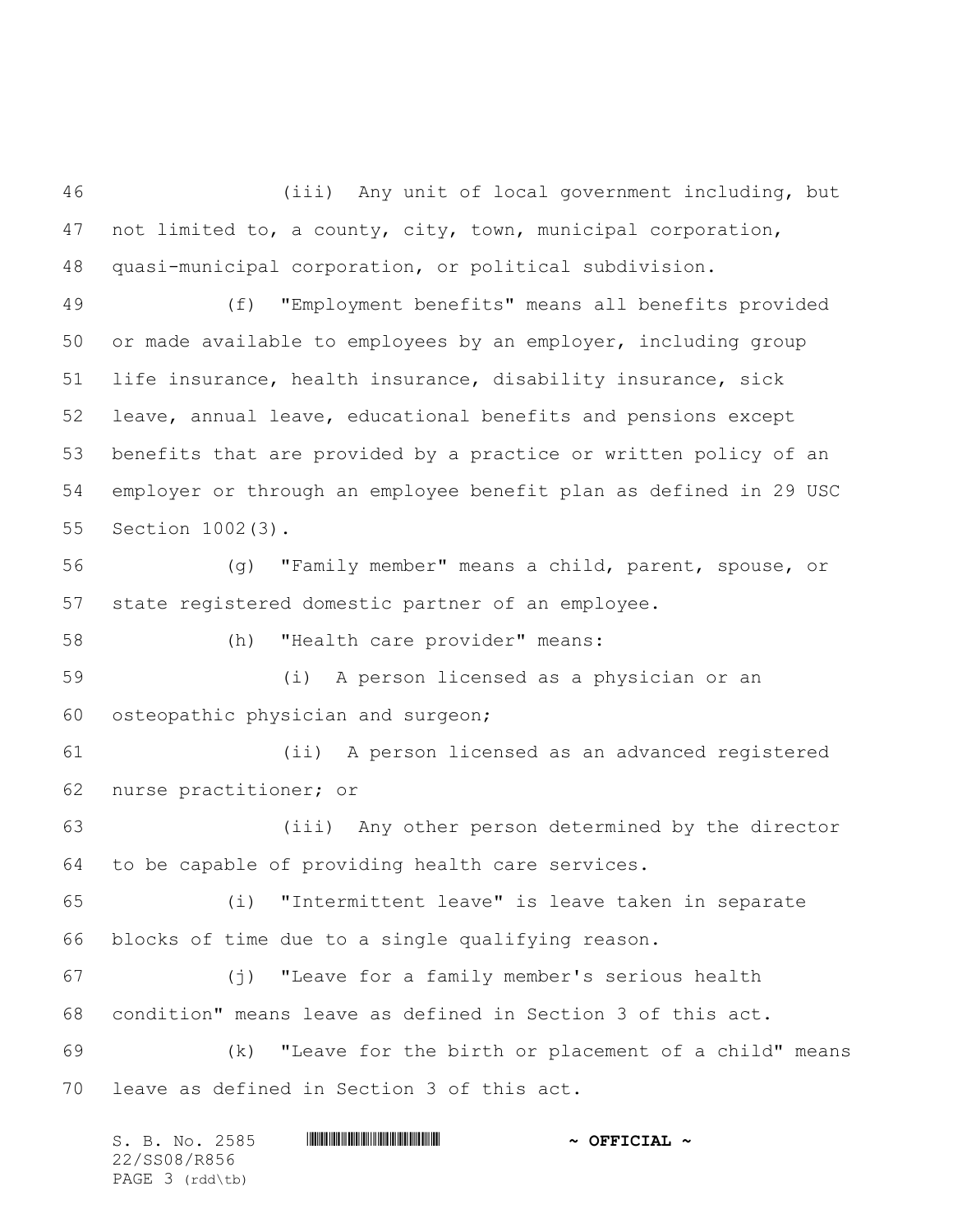(l) "Leave for the employee's serious health condition" as defined in Section 3 of this act.

 (m) "Parent" means the biological or adoptive parent of an employee or an individual who stood in loco parentis to an employee when the employee was a child.

 (n) "Period of incapacity" means an inability to work, attend school, or perform other regular daily activities because of the serious health condition, treatment of that condition or recovery from it, or subsequent treatment in connection with such inpatient care.

 (o) "Reduced leave schedule" means a leave schedule that reduces the usual number of hours per workweek, or hours per workday, of an employee.

 (p) (i) "Serious health condition" means an illness, injury, impairment, or physical or mental condition that involves: 1. Inpatient care in a hospital, hospice, or residential medical care facility, including any period of incapacity; or

89 2. Continuing treatment by a health care provider. A serious health condition involving continuing treatment by a health care provider includes any one or more of the following:

 a. A period of incapacity of more than three (3) consecutive calendar days, and any subsequent treatment

S. B. No. 2585 \*SS08/R856\* **~ OFFICIAL ~** 22/SS08/R856 PAGE 4 (rdd\tb)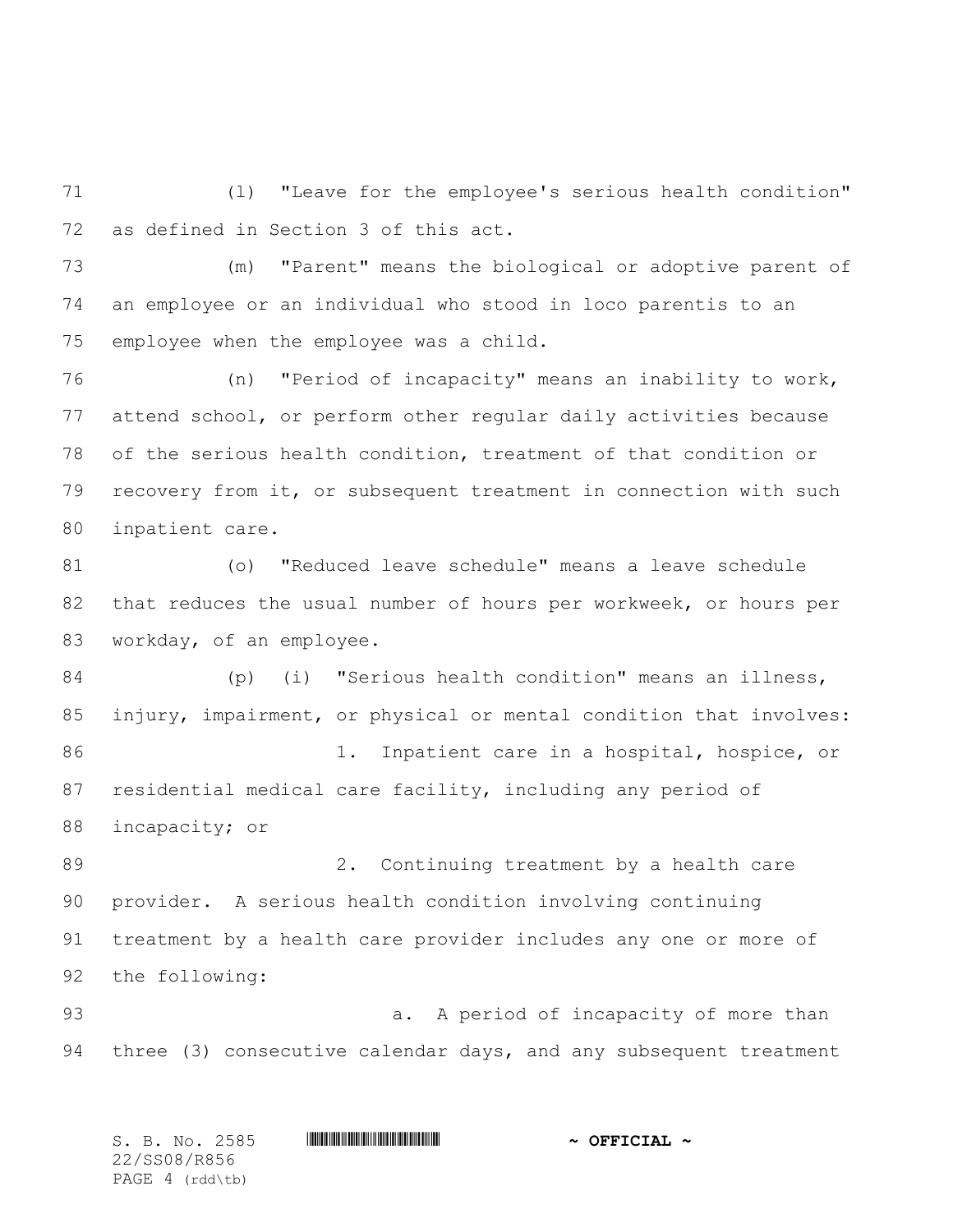or period of incapacity relating to the same condition, that also involves:

97 A. Treatment two (2) or more times by a health care provider, by a nurse or physician's assistant under direct supervision of a health care provider, or by a provider of health care services under orders of, or on referral by, a health care provider; or

102 B. Treatment by a health care provider on at least one occasion which results in a regimen of continuing treatment under the supervision of the health care provider;

 b. Any period of incapacity due to 107 pregnancy, or for prenatal care;

 c. Any period of incapacity or treatment for such incapacity due to a chronic serious health condition. A chronic serious health condition is one which:

111 A. Requires periodic visits for 112 treatment by a health care provider, or by a nurse or physicians assistant under direct supervision of a health care provider; B. Continues over an extended period of time, including recurring episodes of a single underlying condition; and C. May cause episodic rather than a

continuing period of incapacity;

S. B. No. 2585 \*SS08/R856\* **~ OFFICIAL ~** 22/SS08/R856 PAGE (rdd\tb)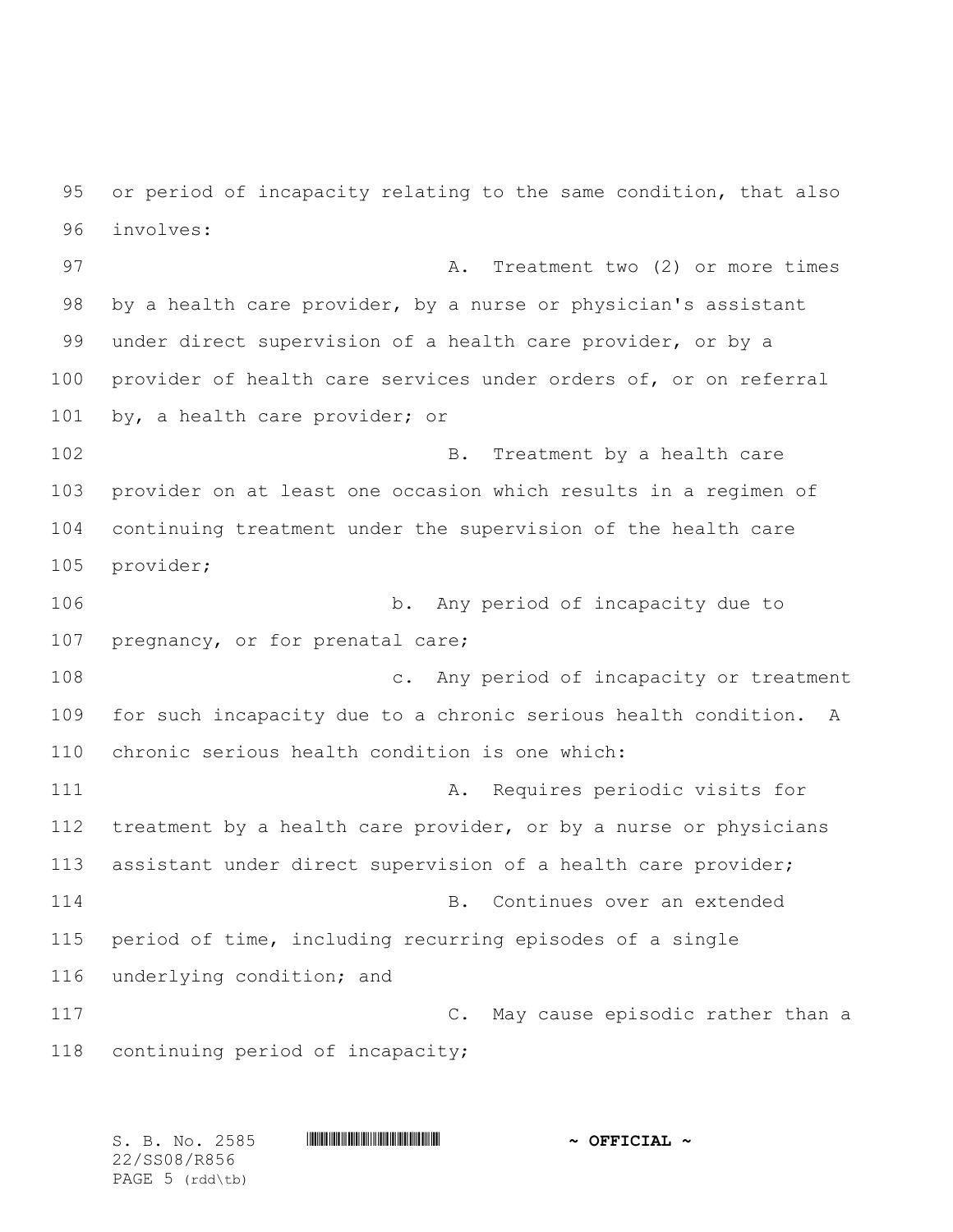d. A period of incapacity which is permanent or long-term due to a condition for which treatment may not be effective. The employee or family member must be under the continuing supervision of, but need not be receiving active treatment by, a health care provider; or

 e. Any period of absence to receive multiple treatments, including any period of recovery from the treatments, by a health care provider or by a provider of health 127 care services under orders of, or on referral by, a health care provider, either for restorative surgery after an accident or other injury, or for a condition that would likely result in a period of incapacity of more than three (3) consecutive calendar 131 days in the absence of medical intervention or treatment, such as cancer, severe arthritis, or kidney disease.

 (ii) Treatment for purposes of subparagraph (i) in this paragraph (p) includes, but is not limited to, examinations to determine if a serious health condition exists and evaluations of the condition. Treatment does not include routine physical examinations, eye examinations, or dental examinations. Under subparagraph (i)2.a.B. of this paragraph (p), a regimen of continuing treatment includes, but is not limited to, a course of prescription medication or therapy requiring special equipment to resolve or alleviate the health condition. A regimen of continuing treatment that includes taking over-the-counter medications, such as aspirin, antihistamines, or salves, or bed

S. B. No. 2585 \*SS08/R856\* **~ OFFICIAL ~** 22/SS08/R856 PAGE 6 (rdd\tb)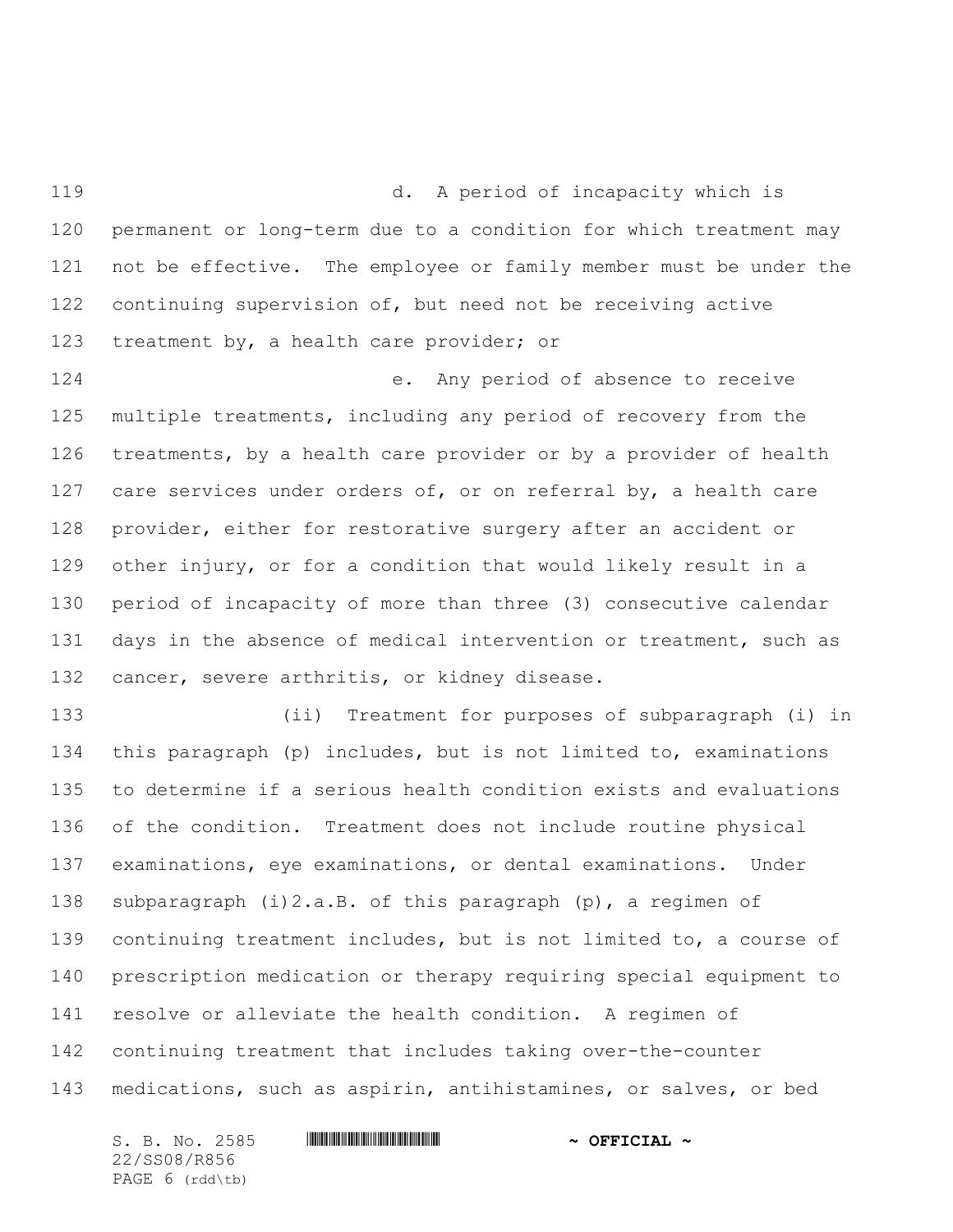rest, drinking fluids, exercise, and other similar activities that can be initiated without a visit to a health care provider, is 146 not, by itself, sufficient to constitute a regimen of continuing treatment for purposes of this act.

 (iii) Conditions for which cosmetic treatments are administered are not "serious health conditions" unless inpatient hospital care is required or unless complications develop. Unless complications arise, the common cold, the flu, earaches, upset stomach, minor ulcers, headaches other than migraine, routine dental or orthodontia problems and periodontal disease are examples of conditions that do not meet the definition of a 155 "serious health condition" and do not qualify for leave under this act. Restorative dental or plastic surgery after an injury or removal of cancerous growths are serious health conditions provided all the other conditions of this section are met. Mental illness resulting from stress or allergies may be serious health conditions provided all the other conditions of this section are met.

 (iv) Substance abuse may be a serious health condition if the conditions of this section are met. However, leave may only be taken for treatment for substance abuse by a health care provider or by a provider of health care services upon referral by a health care provider. Absence from work because of 167 the employee's use of the substance, rather than for treatment, does not qualify for leave under this act.

S. B. No. 2585 \*SS08/R856\* **~ OFFICIAL ~** 22/SS08/R856 PAGE 7 (rdd\tb)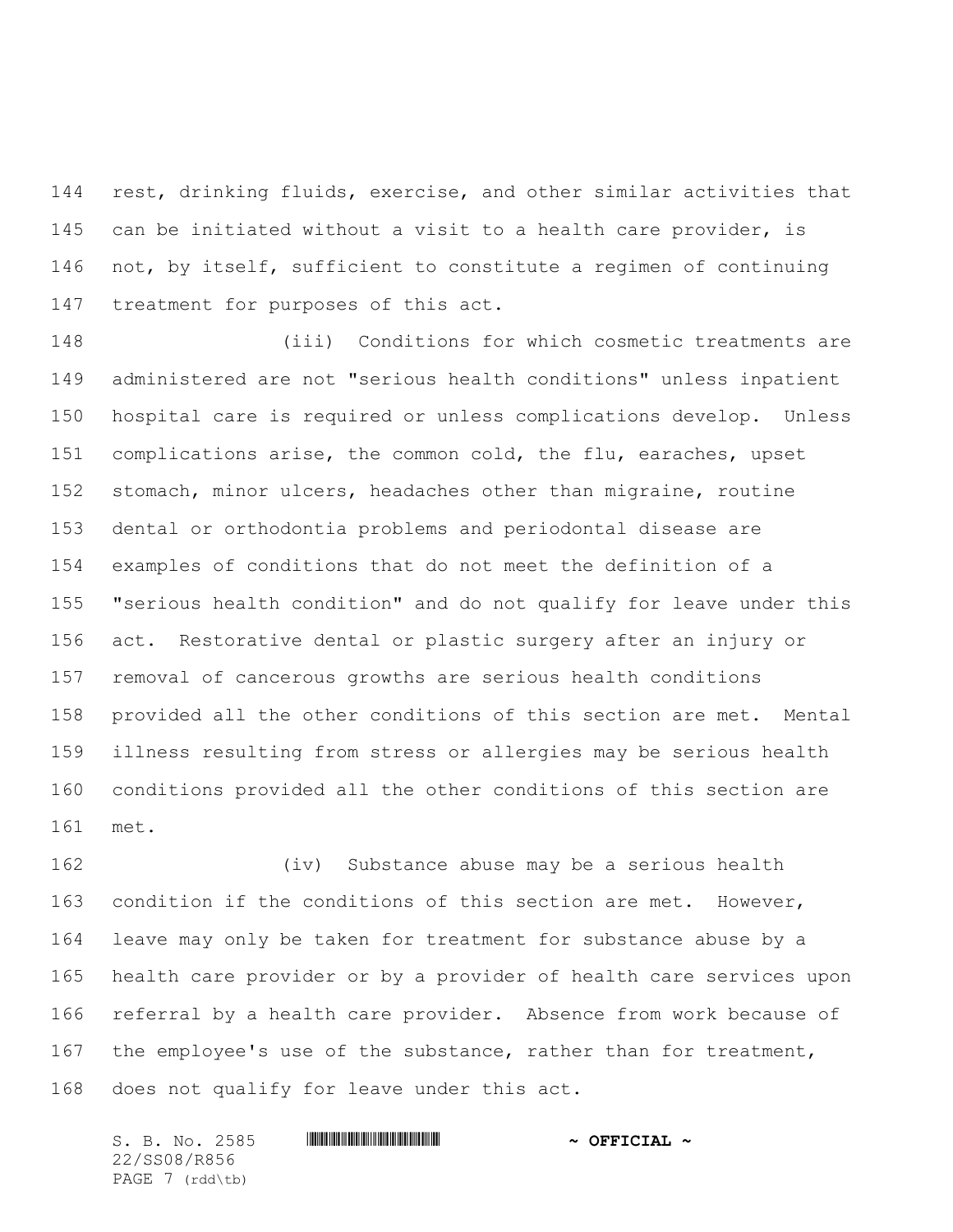(v) Absences attributable to incapacity under subparagraph (i)2.b. or c. of this paragraph (p) qualify for leave under this act even though the employee or the immediate family member does not receive treatment from a health care provider during the absence, and even if the absence does not last more than three (3) days.

 (q) "Spouse" means a husband or wife, as the case may be, or state-registered domestic partner.

 **SECTION 2. Administration**. The Mississippi Department of Employment Security shall administer the provisions of this act.

 **SECTION 3. Entitlement to paid leave.** (1) an employee is entitled to a total of twelve (12) workweeks of paid leave during any twelve-month period for one or more of the following:

 (a) Because of the birth of a child of the employee and 183 in order to care for the child;

 (b) Because of the placement of a child with the 185 employee for adoption or foster care;

 (c) In order to care for a family member of the employee, if the family member has a serious health condition; or (d) Because of a serious health condition that makes the employee unable to perform the functions of the position of the employee.

 (2) The entitlement to leave for the birth or placement of a child expires at the end of the twelve-month period beginning on the date of such birth or placement.

S. B. No. 2585 \*SS08/R856\* **~ OFFICIAL ~** 22/SS08/R856 PAGE 8 (rdd\tb)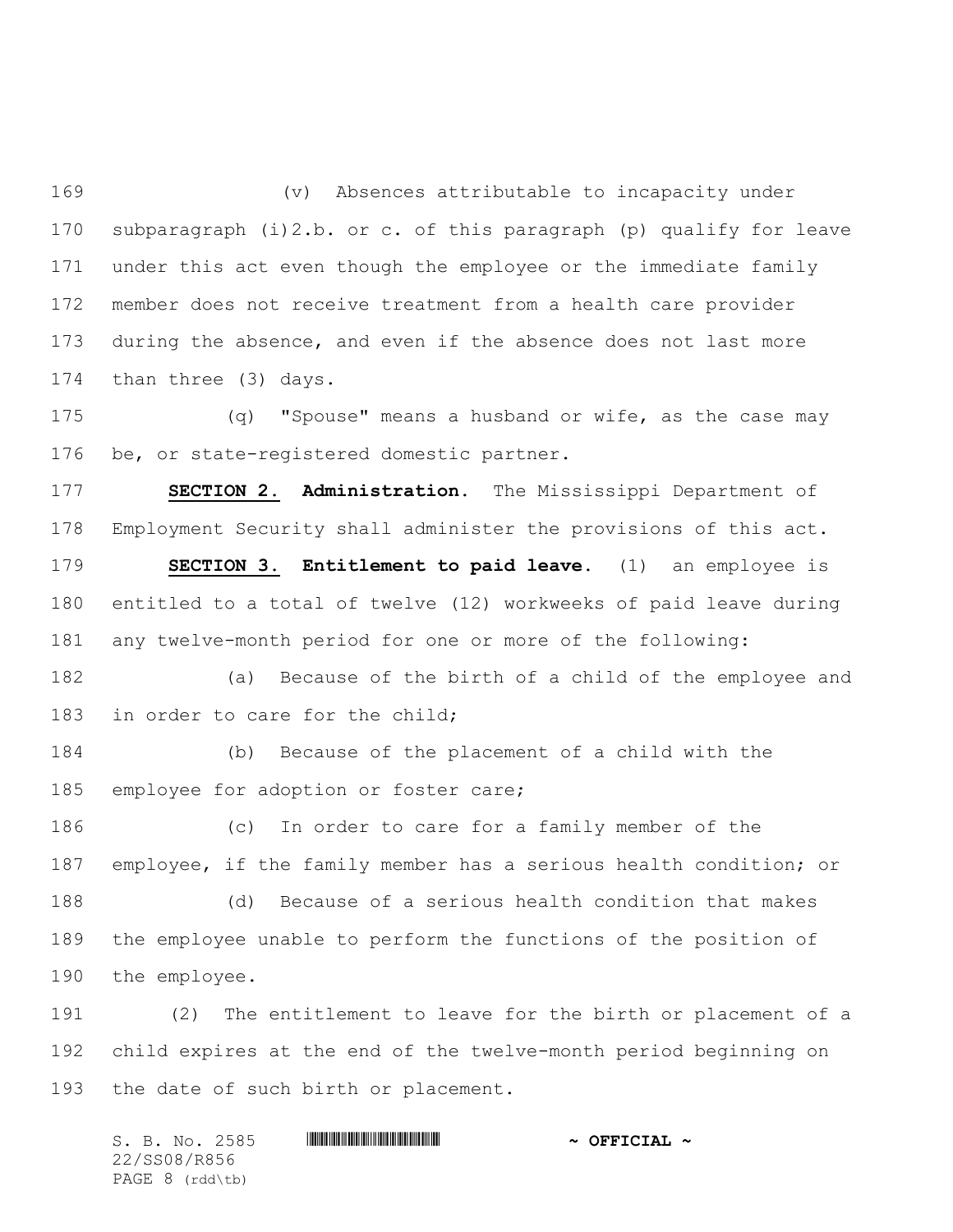**SECTION 4. Leave taken intermittently or on reduced leave schedule.** (1) (a) When paid leave is taken after the birth or 196 placement of a child for adoption or foster care, an employee may take paid leave intermittently or on a reduced paid leave schedule with the employer's agreement. The employer's agreement is not required, however, for paid leave during which the employee has a serious health condition in connection with the birth of a child or if the newborn child has a serious health condition.

 (b) Paid leave may be taken intermittently or on a reduced leave schedule when medically necessary for medical treatment of a serious health condition by or under the supervision of a health care provider, or for recovery from treatment or recovery from a serious health condition. It may also be taken to provide care or psychological comfort to an immediate family member with a serious health condition.

 (i) Intermittent paid leave may be taken for a serious health condition that requires treatment by a health care provider periodically, rather than for one (1) continuous period of time, and may include leave of periods from an hour or more to several weeks.

 (ii) Intermittent or reduced schedule paid leave may be taken for absences where the employee or family member is incapacitated or unable to perform the essential functions of the position because of a chronic serious health condition even if he or she does not receive treatment by a health care provider.

S. B. No. 2585 \*SS08/R856\* **~ OFFICIAL ~** 22/SS08/R856 PAGE 9 (rdd\tb)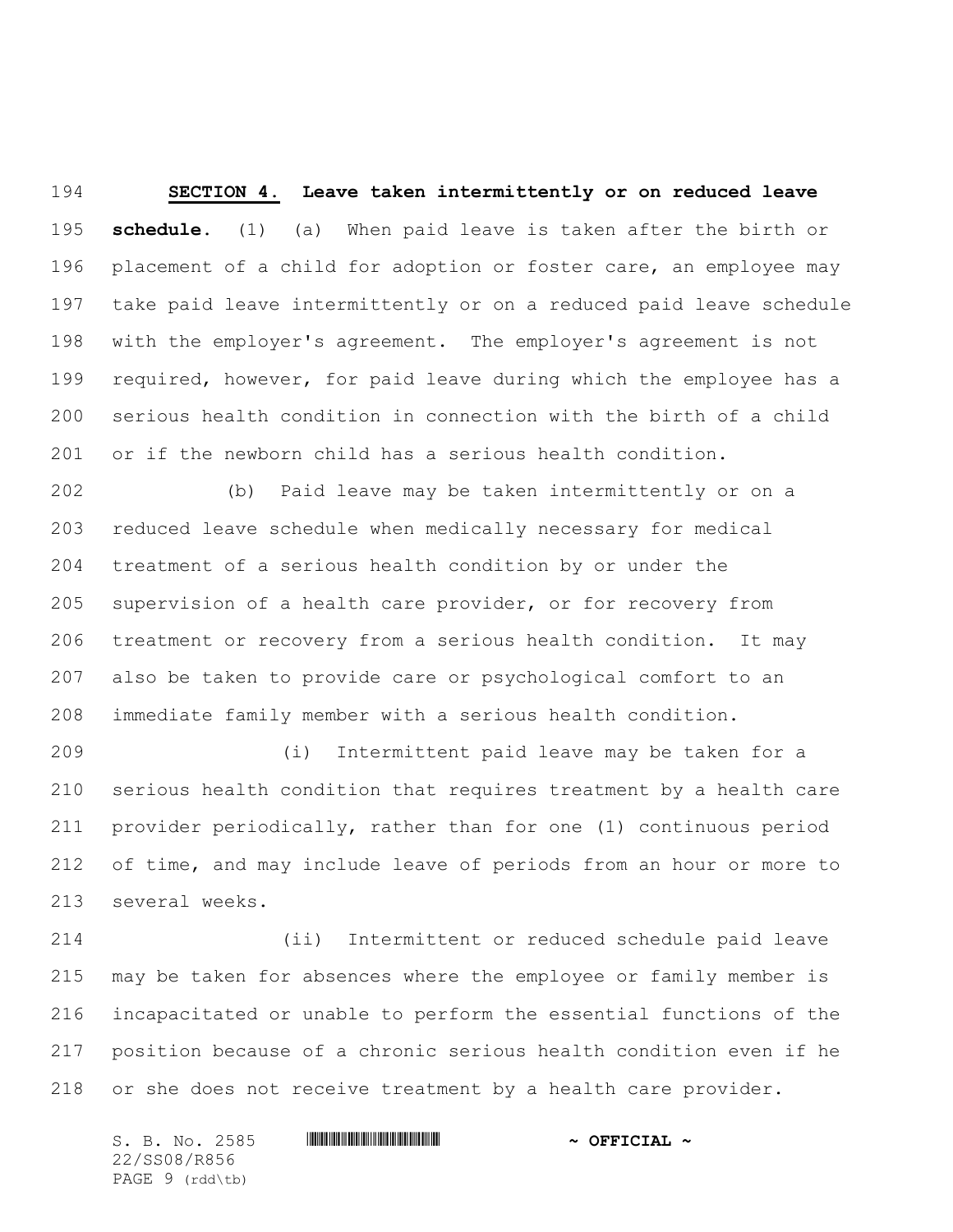(c) There is no limit on the size of an increment of paid leave when an employee takes intermittent paid leave or paid 221 leave on a reduced paid leave schedule. However, an employer may limit leave increments to the shortest period of time that the employers payroll system uses to account for absences or use of leave, provided it is one (1) hour or less.

 (d) The taking of paid leave intermittently or on a reduced leave schedule under this section may not result in a reduction in the total amount of leave to which the employee is entitled beyond the amount of leave actually taken.

 (2) If an employee requests intermittent paid leave, or leave on a reduced leave schedule, for a family members serious health condition or the employees serious health condition when 232 the condition is foreseeable based on planned medical treatment, the employer may require such employee to transfer temporarily to an available alternative position offered by the employer for which the employee is qualified and that:

(a) Has equivalent pay and benefits; and

 (b) Better accommodates recurring periods of leave than the regular employment position of the employee.

 **SECTION 5. Foreseeable paid leave.** (1) If the necessity for paid leave for the birth or placement of a child is 241 foreseeable based on an expected birth or placement, the employee shall provide the employer with not less than thirty (30) days' 243 notice, before the date the leave is to begin, of the employees

| S. B. No. 2585      | $\sim$ OFFICIAL $\sim$ |
|---------------------|------------------------|
| 22/SS08/R856        |                        |
| PAGE $10$ (rdd (tb) |                        |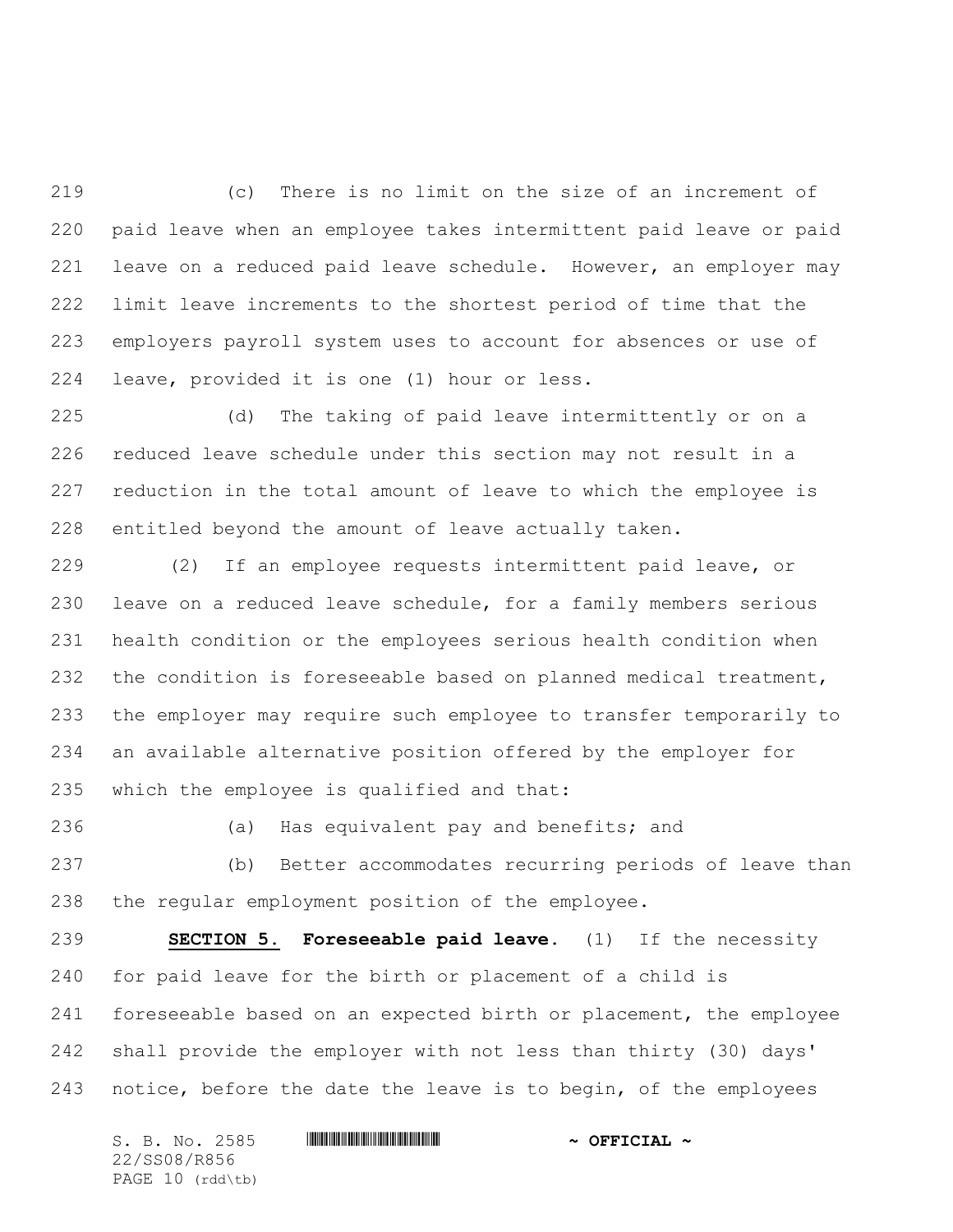intention to take leave for the birth or placement of a child, except that if the date of the birth or placement requires leave to begin in less than thirty (30) days, the employee shall provide such notice as is practicable.

 (2) If the necessity for paid leave for a family member's serious health condition or the employee's serious health condition is foreseeable based on planned medical treatment, the employee:

 (a) Must make a reasonable effort to schedule the treatment so as not to disrupt unduly the operations of the employer, subject to the approval of the health care provider of 255 the employee or the health care provider of the family member, as appropriate; and

 (b) Must provide the employer with not less than thirty (30) days' notice, before the date the leave is to begin, of the employee's intention to take leave for a family member's serious health condition or the employee's serious health condition, except that if the date of the treatment requires leave to begin in less than thirty (30) days, the employee must provide such notice as is practicable.

 **SECTION 6. Spouses employed by same employer.** If spouses entitled to leave under this act are employed by the same employer, the aggregate number of workweeks of paid leave to which both may be entitled may be limited to twelve (12) workweeks during any twelve-month period, if such leave is taken:

S. B. No. 2585 \*SS08/R856\* **~ OFFICIAL ~** 22/SS08/R856 PAGE 11 (rdd\tb)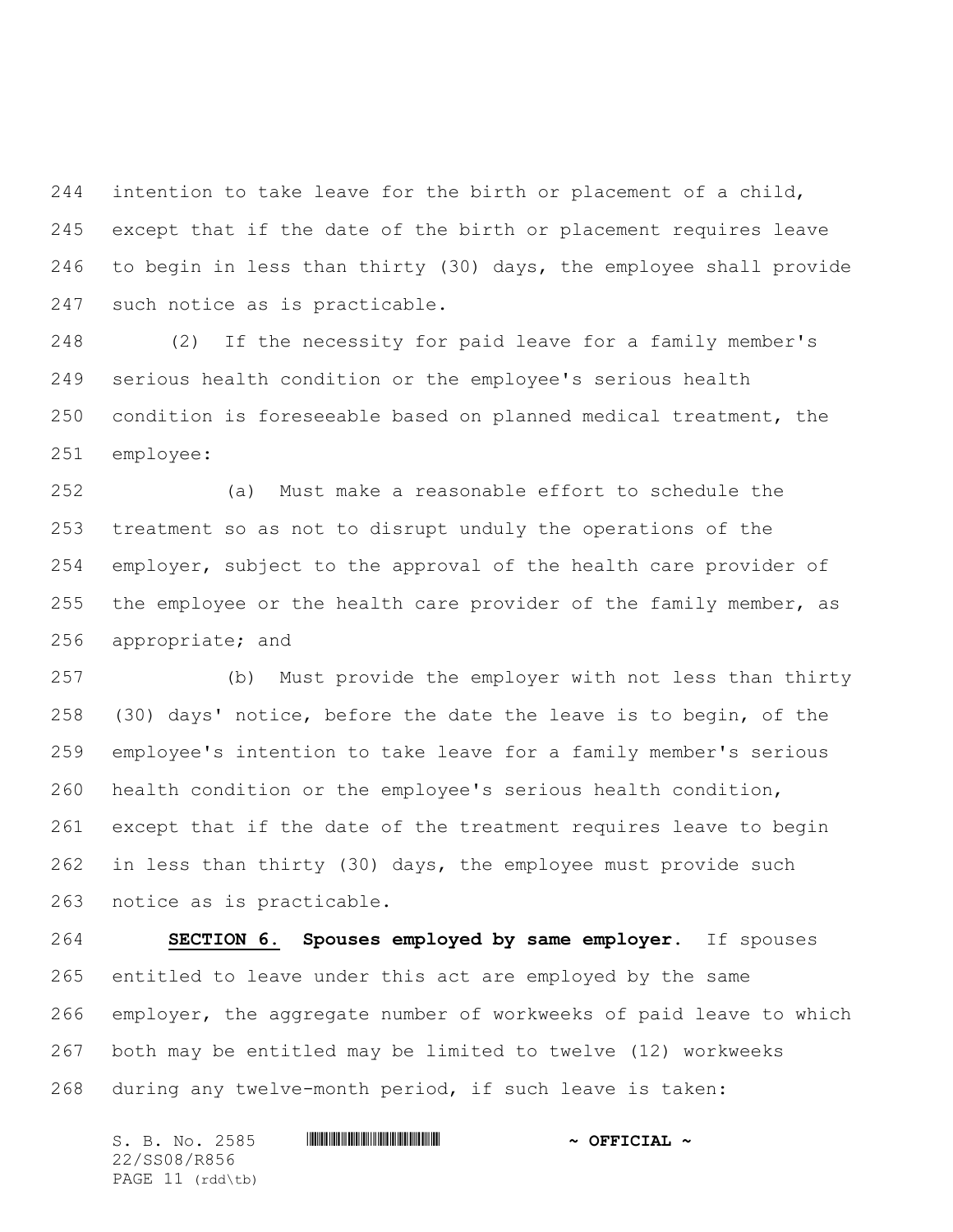(a) For the birth or placement of a child; or

(b) For a parent's serious health condition.

 **SECTION 7. Certification.** (1) An employer may require that a request for paid leave for a family members serious health condition or the employee's serious health condition be supported by a certification issued by the health care provider of the employee or of the family member, as appropriate. The employee must provide, in a timely manner, a copy of the certification to the employer.

 (2) Certification provided under subsection (1) of this section is sufficient if it states:

 (a) The date on which the serious health condition commenced;

(b) The probable duration of the condition;

 (c) The appropriate medical facts within the knowledge of the health care provider regarding the condition;

 (d) (i) For purposes of leave for a family member's serious health condition, a statement that the employee is needed to care for the family member and an estimate of the amount of 288 time that such employee is needed to care for the family member; and

 (ii) For purposes of leave for the employee's serious health condition, a statement that the employee is unable to perform the functions of the position of the employee;

S. B. No. 2585 \*SS08/R856\* **~ OFFICIAL ~** 22/SS08/R856 PAGE 12 (rdd\tb)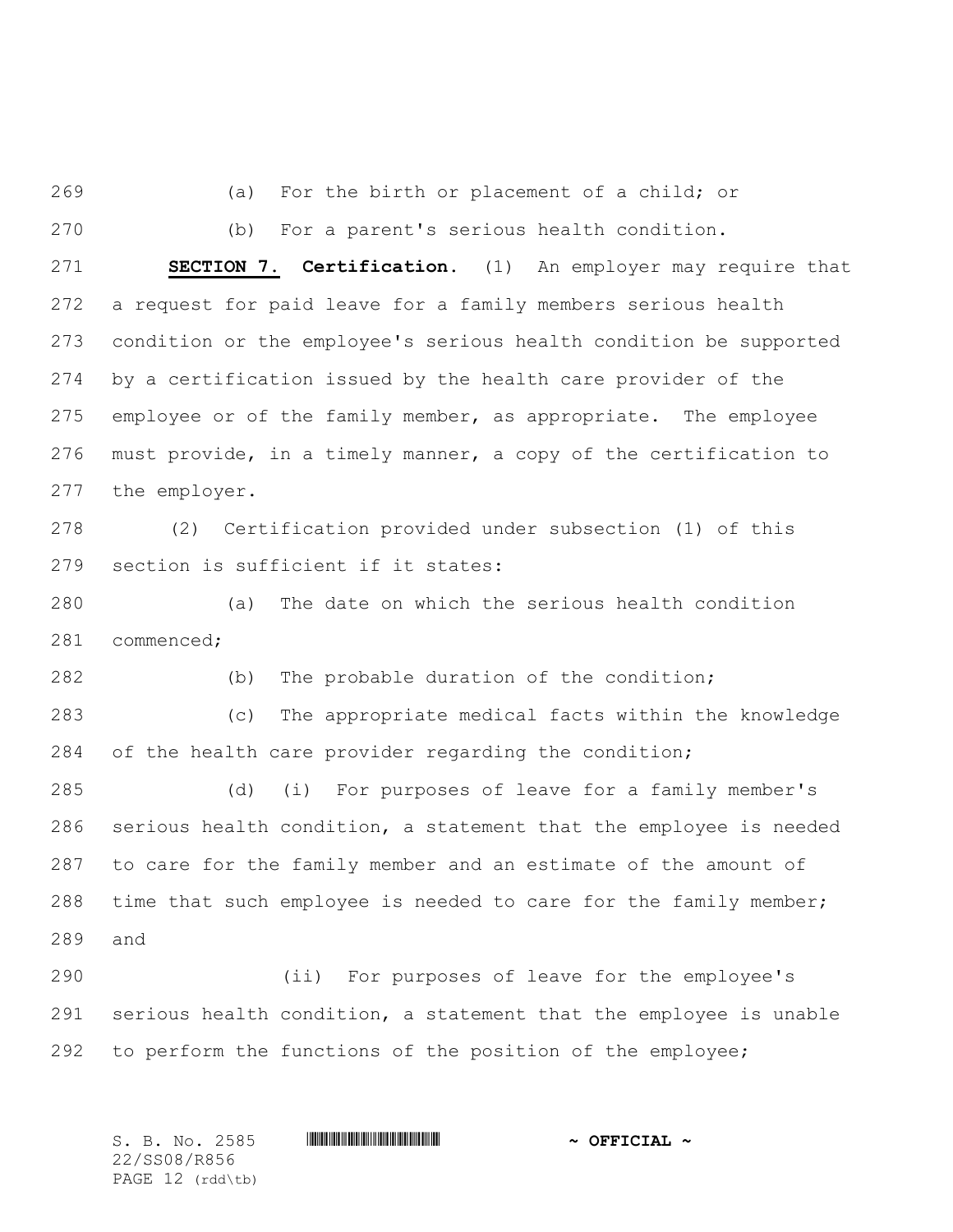(e) In the case of certification for intermittent leave, or leave on a reduced leave schedule, for planned medical treatment, the dates on which the treatment is expected to be 296 given and the duration of the treatment;

 (f) In the case of certification for intermittent leave, or leave on a reduced leave schedule, for the employees serious health condition, a statement of the medical necessity for the intermittent leave or leave on a reduced leave schedule, and the expected duration of the intermittent leave or reduced leave schedule; and

 (g) In the case of certification for intermittent leave, or leave on a reduced leave schedule, for a family member's serious health condition, a statement that the employee's intermittent leave or leave on a reduced leave schedule is necessary for the care of the family member who has a serious health condition, or will assist in their recovery, and the expected duration and schedule of the intermittent leave or reduced leave schedule.

 (3) If the employer has reason to doubt the validity of the certification provided under subsection (1) of this section for leave for a family member's serious health condition or the employees serious health condition, the employer may require, at the expense of the employer, that the employee obtain the opinion of a second health care provider designated or approved by the employer concerning any information certified under subsection (2)

S. B. No. 2585 \*SS08/R856\* **~ OFFICIAL ~** 22/SS08/R856 PAGE 13 (rdd\tb)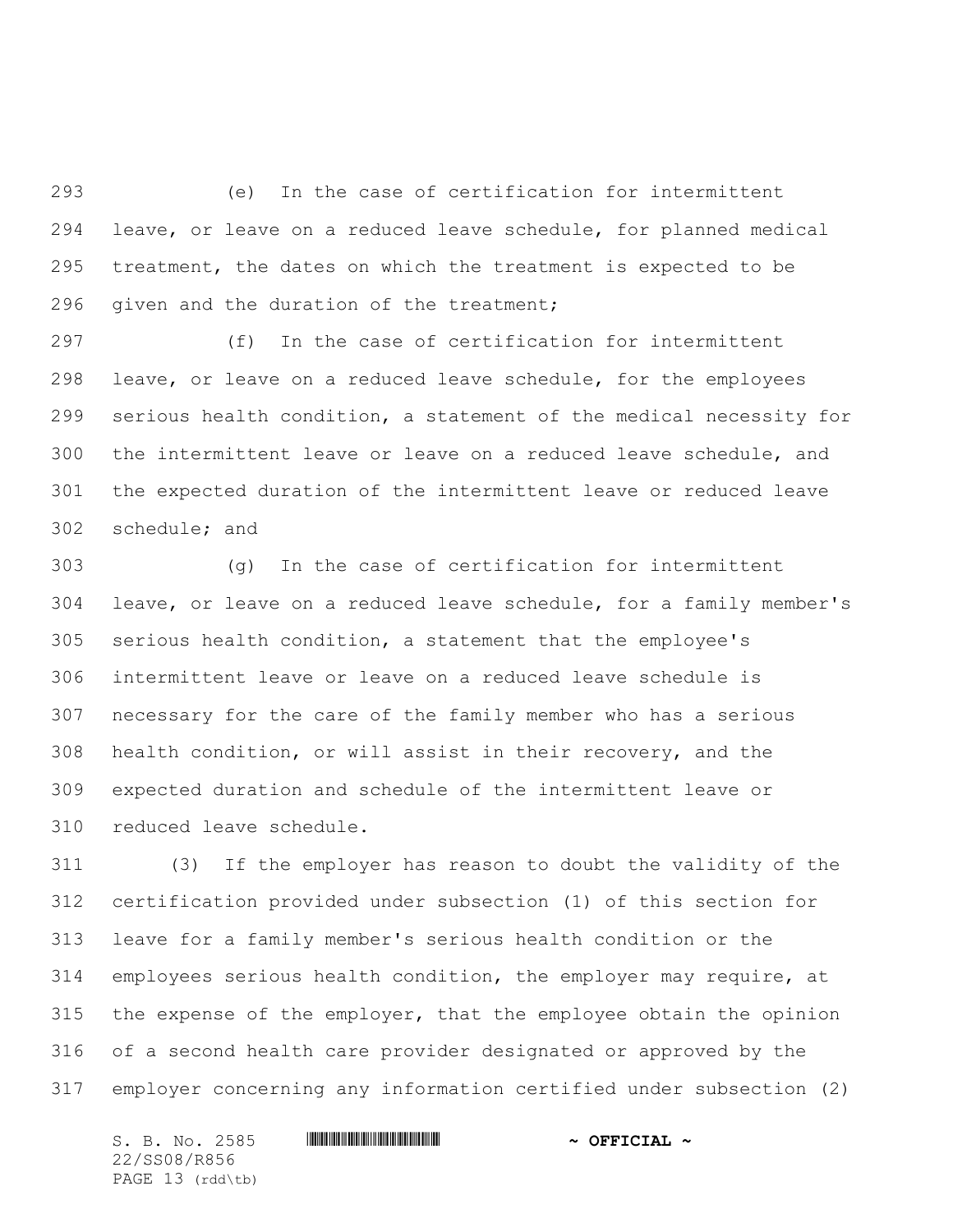of this section for the leave. The second health care provider may not be employed on a regular basis by the employer.

 (4) If the second opinion described in subsection (3) of this section differs from the opinion in the original certification provided under subsection (1) of this section, the employer may require, at the expense of the employer, that the employee obtain the opinion of a third health care provider designated or approved jointly by the employer and the employee concerning the information certified under subsection (2) of this section. The opinion of the third health care provider concerning the information certified under subsection (2) of this section is considered to be final and is binding on the employer and the employee.

 (5) The employer may require that the employee obtain subsequent recertifications on a reasonable basis.

 **SECTION 8. Employment protection.** (1) (a) Except as provided in paragraph (b) of this subsection, any employee who takes paid leave for the intended purpose of the leave is entitled, on return from the leave:

 (i) To be restored by the employer to the position 338 of employment held by the employee when the leave commenced; or (ii) To be restored to an equivalent position with equivalent employment benefits, pay, and other terms and conditions of employment at a workplace within twenty (20) miles of the employees workplace when leave commenced.

S. B. No. 2585 \*SS08/R856\* **~ OFFICIAL ~** 22/SS08/R856 PAGE 14 (rdd\tb)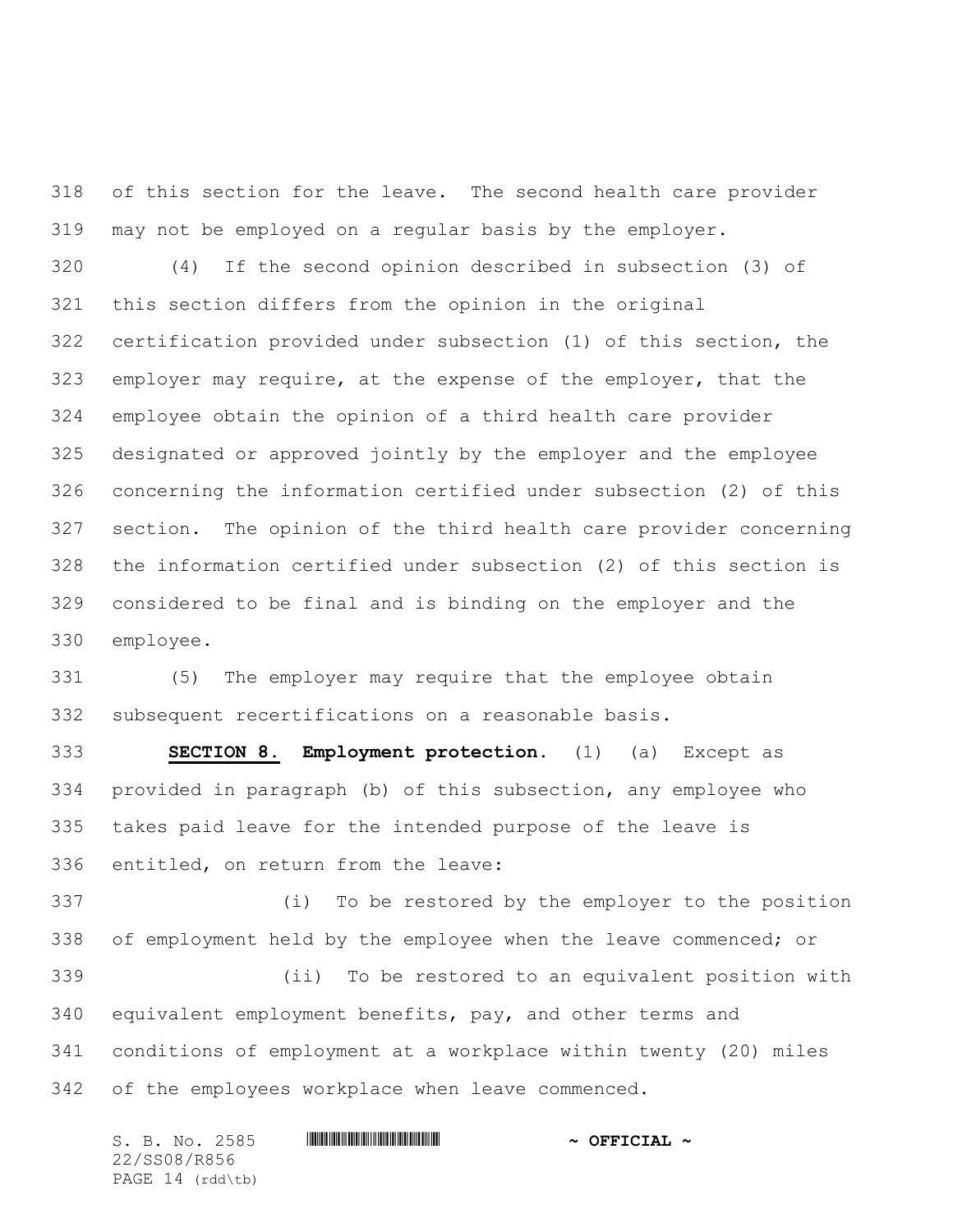(b) The taking of leave may not result in the loss of any employment benefits accrued before the date on which the leave commenced.

 (c) Nothing in this section entitles any restored employee to:

 (i) The accrual of any seniority or employment benefits during any period of leave; or

 (ii) Any right, benefit, or position of employment other than any right, benefit, or position to which the employee would have been entitled had the employee not taken the leave.

 (d) As a condition of restoration under paragraph (a) of this subsection for an employee who has taken leave for the employee's serious health condition, the employer may have a uniformly applied practice or policy that requires each such employee to receive certification from the health care provider of the employee that the employee is able to resume work, except that nothing in this paragraph (d) supersedes a valid local law or a collective bargaining agreement that governs the return to work of such employees.

 (e) Nothing in this subsection (1) prohibits an employer from requiring an employee on leave to report periodically to the employer on the status and intention of the employee to return to work.

 (2) An employer may deny restoration under subsection (1) of this section to any salaried employee who is among the highest

S. B. No. 2585 \*SS08/R856\* **~ OFFICIAL ~** 22/SS08/R856 PAGE 15 (rdd\tb)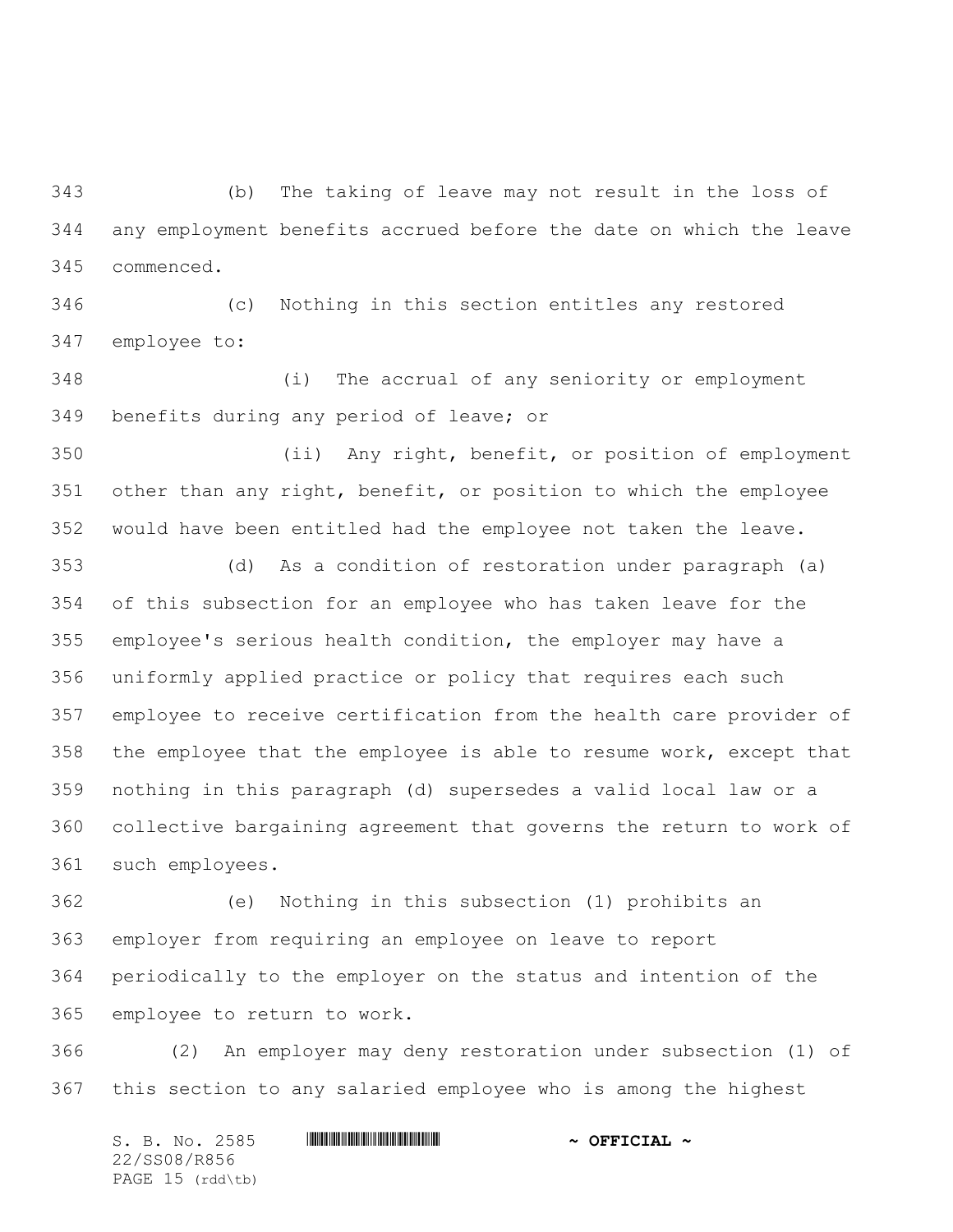paid ten percent (10%) of the employees employed by the employer within seventy-five (75) miles of the facility at which the employee is employed if:

 (a) Denial is necessary to prevent substantial and grievous economic injury to the operations of the employer;

 (b) The employer notifies the employee of the intent of the employer to deny restoration on such basis at the time the employer determines that the injury would occur; and

 (c) The leave has commenced and the employee elects not to return to employment after receiving the notice.

 **SECTION 9. Employment benefits.** During any period of paid leave taken, if the employee is not eligible for any employer contribution to medical or dental benefits under an applicable collective bargaining agreement or employer policy during any period of leave, an employer shall allow the employee to continue, at the employees expense, medical or dental insurance coverage, including any spouse and dependent coverage, in accordance with state or federal law. The premium to be paid by the employee shall not exceed one hundred two percent (102%) of the applicable premium for the leave period.

 **SECTION 10. Prohibited acts.** (1) It is unlawful for any employer to:

 (a) Interfere with, restrain or deny the exercise of, 391 or the attempt to exercise, any right provided under this act; or

S. B. No. 2585 \*SS08/R856\* **~ OFFICIAL ~** 22/SS08/R856 PAGE 16 (rdd\tb)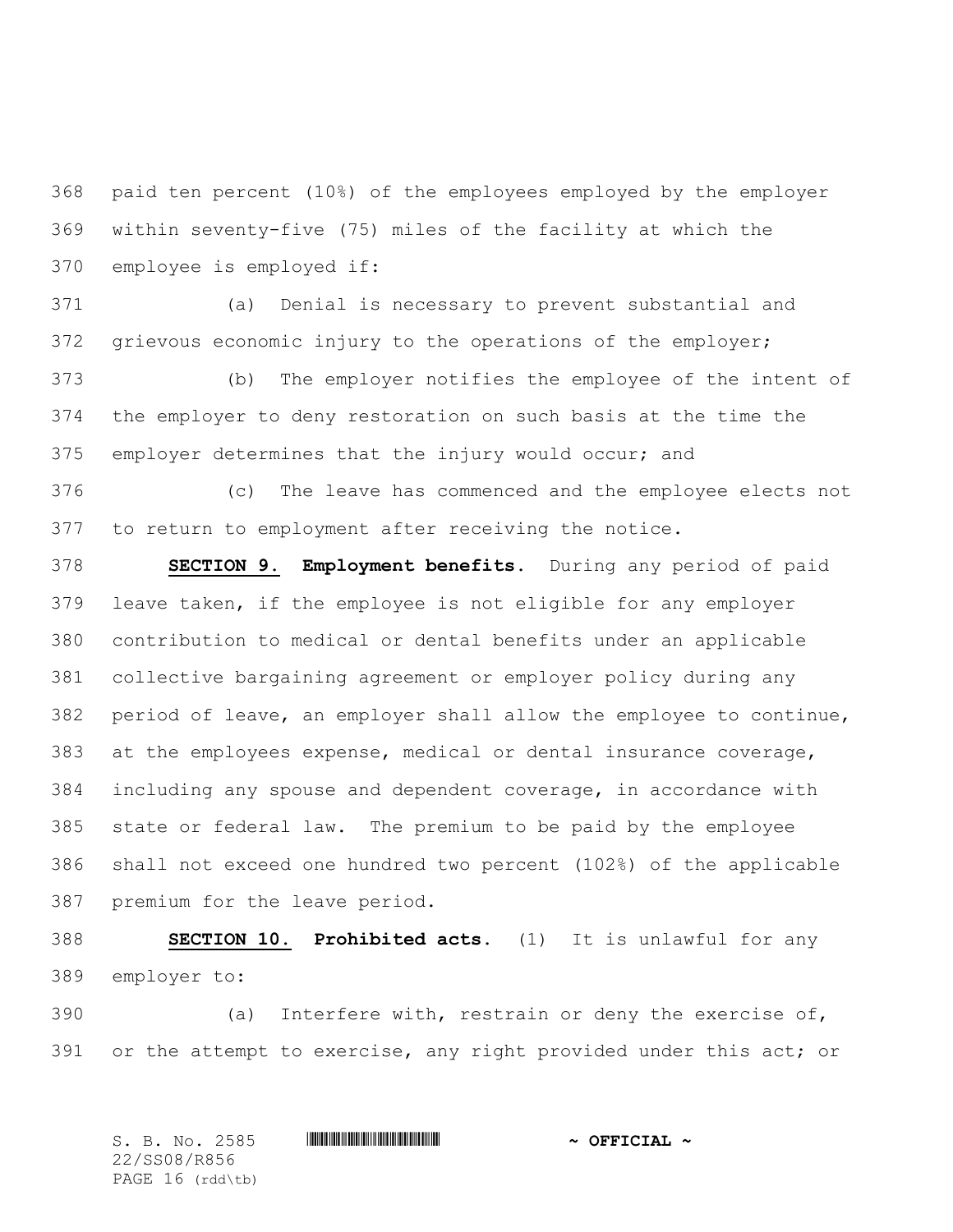(b) Discharge or in any other manner discriminate against any individual for opposing any practice made unlawful by this act.

 (2) It is unlawful for any person to discharge or in any other manner discriminate against any individual because the individual has:

 (a) Filed any charge, or has instituted or caused to be instituted any proceeding, under or related to this act;

 (b) Given, or is about to give, any information in connection with any inquiry or proceeding relating to any right provided under this act; or

 (c) Testified, or is about to testify, in any inquiry or proceeding relating to any right provided under this act.

 **SECTION 11. Complaint investigations by director.** Upon complaint by an employee, the director shall investigate to determine if there has been compliance with this act and the rules adopted under this act. If the investigation indicates that a violation may have occurred, a hearing must be held. The director must issue a written determination, including his or her findings after the hearing. A judicial appeal from the director's determination may be taken, with the prevailing party entitled to recover reasonable costs and attorneys' fees.

 **SECTION 12. Civil penalty.** An employer who is found to have violated a requirement of this act and the rules adopted under this act, is subject to a civil penalty of not less than One

| S. B. No. 2585   | $\sim$ OFFICIAL $\sim$ |
|------------------|------------------------|
| 22/SS08/R856     |                        |
| PAGE 17 (rdd\tb) |                        |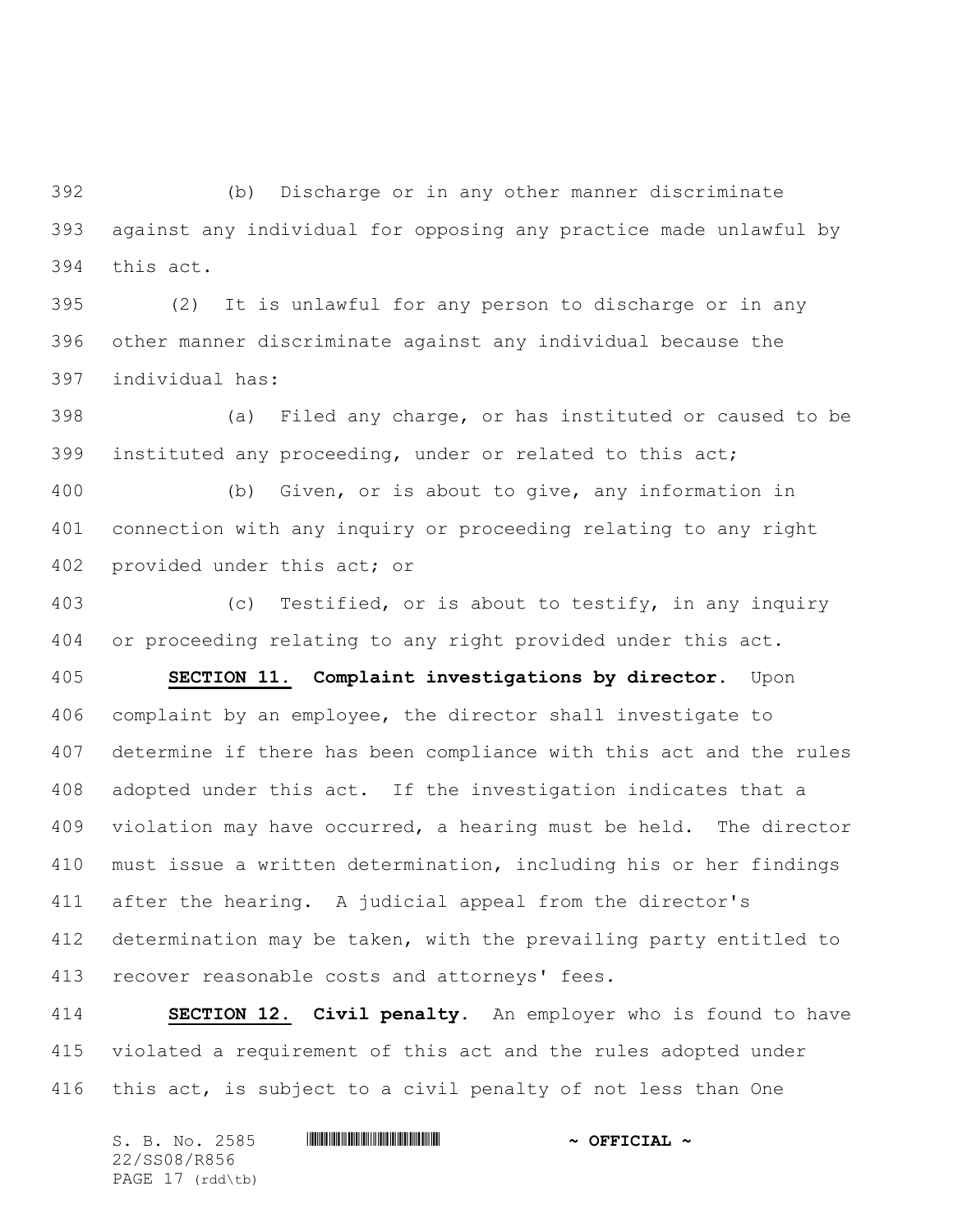Thousand Dollars (\$1,000.00) for each violation. Civil penalties must be collected by the department and deposited into the family and medical leave enforcement account.

 **SECTION 13. Civil action by employees.** (1) Any employer who violates is liable:

- (a) For damages equal to:
- (i) The amount of:

 1. Any wages, salary, employment benefits, or other compensation denied or lost to such employee by reason of the violation; or

 2. In a case in which wages, salary, employment benefits, or other compensation have not been denied or lost to the employee, any actual monetary losses sustained by the employee as a direct result of the violation, such as the cost of providing care, up to a sum equal to twelve (12) weeks of wages or salary for the employee;

 (ii) The interest on the amount described in subparagraph (i) of this paragraph (a) calculated at the prevailing rate; and

 (iii) An additional amount as liquidated damages equal to the sum of the amount described in subparagraph (i) of this paragraph (a) and the interest described in subparagraph (ii) of this paragraph (a), except that if an employer who has violated proves to the satisfaction of the court that the act or omission which violated was in good faith and that the employer had

S. B. No. 2585 \*SS08/R856\* **~ OFFICIAL ~** 22/SS08/R856 PAGE 18 (rdd\tb)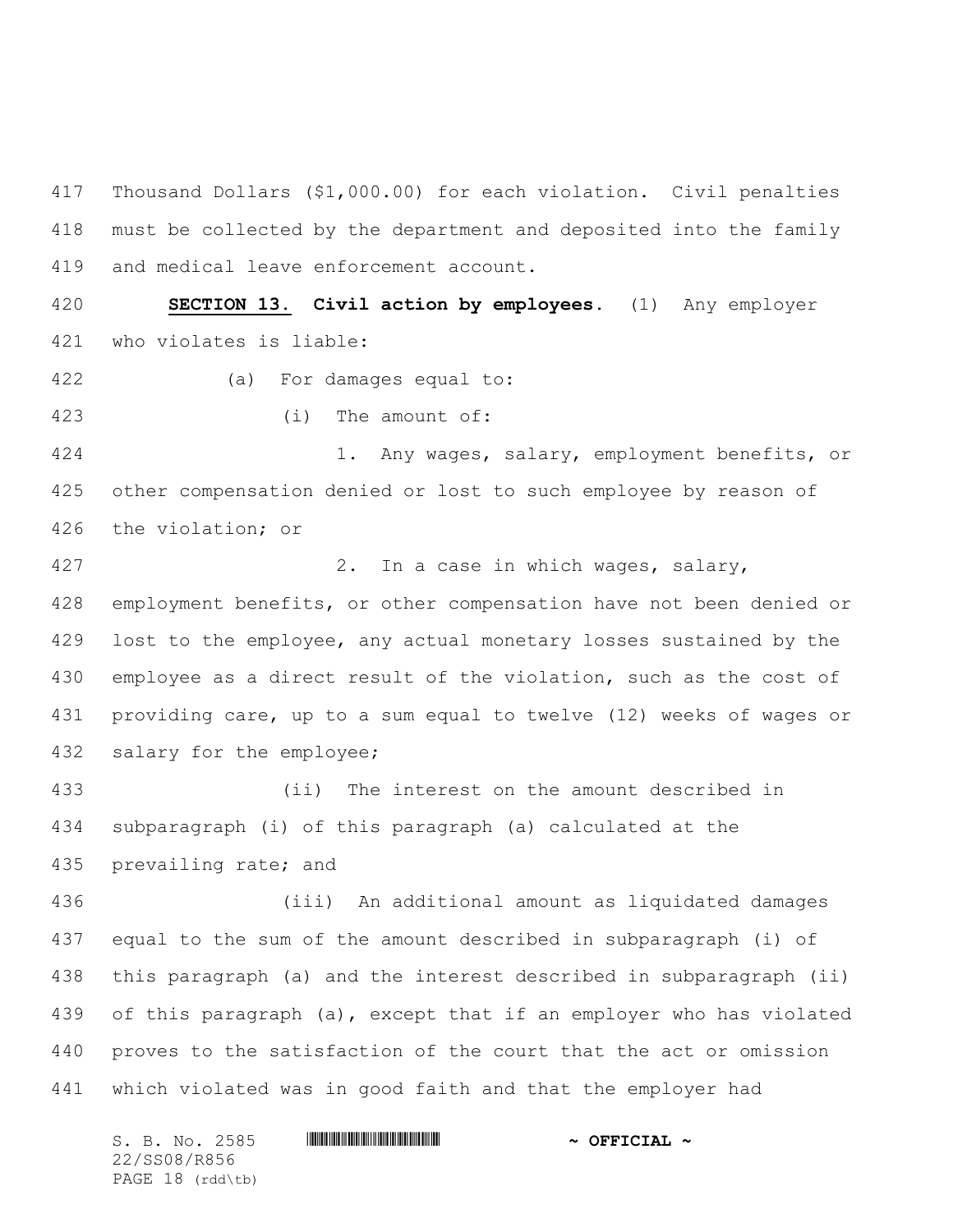reasonable grounds for believing that the act or omission was not a violation of, the court may, in the discretion of the court, reduce the amount of the liability to the amount and interest 445 determined under subparagraphs (i) and (ii) of this paragraph (a), respectively; and

 (b) For such equitable relief as may be appropriate, including employment, reinstatement, and promotion.

 (2) An action to recover the damages or equitable relief prescribed in subsection (1) of this section may be maintained against any employer in any court of competent jurisdiction by any one or more employees for and on behalf of:

(a) The employees; or

 (b) The employees and other employees similarly situated.

 (3) The court in such an action shall, in addition to any judgment awarded to the plaintiff, allow reasonable attorneys' fees, reasonable expert witness fees, and other costs of the action to be paid by the defendant.

 **SECTION 14. Notice-Penalties.** Each employer shall post and keep posted, in conspicuous places on the premises of the employer where notices to employees and applicants for employment are customarily posted, a notice, to be prepared or approved by the director, setting forth excerpts from, or summaries of, the pertinent provisions of this act and information pertaining to the filing of a charge. Any employer that willfully violates this

S. B. No. 2585 \*SS08/R856\* **~ OFFICIAL ~** 22/SS08/R856 PAGE 19 (rdd\tb)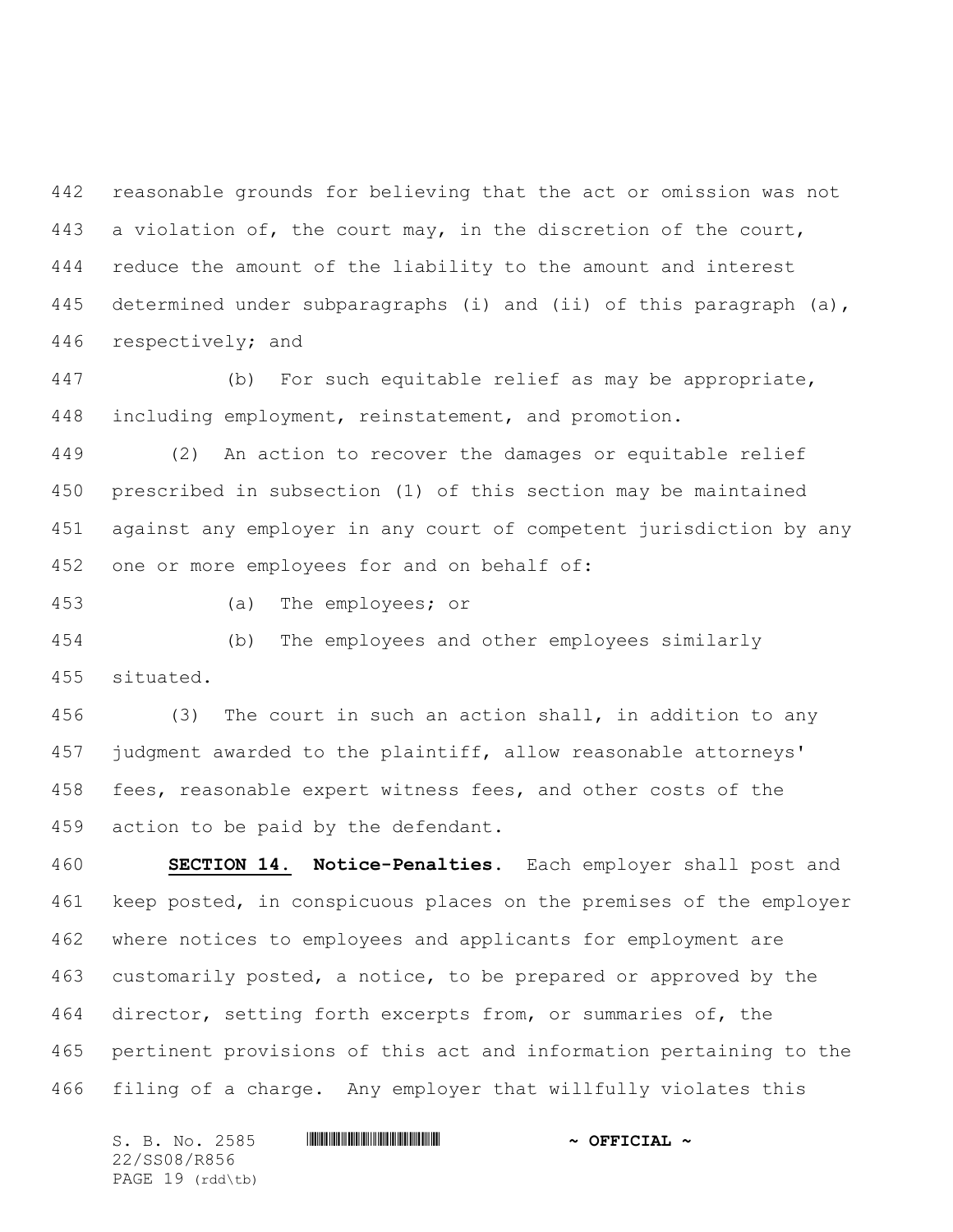section may be subject to a civil penalty of not more than One Hundred Dollars (\$100.00) for each separate offense. Any penalties collected by the department under this section shall be deposited into the Family and Medical Leave Enforcement Account.

 **SECTION 15. Effect on other laws.** Nothing in this act shall be construed:

 (a) To modify or affect any state or local law prohibiting discrimination on the basis of race, religion, color, national origin, sex, age or disability; or

 (b) To supersede any provision of any local law that provides greater family or medical leave rights than the rights established under this act.

 **SECTION 16. Effect on existing employment benefits.** Nothing in this act diminishes the obligation of an employer to comply with any collective bargaining agreement or any employment benefit program or plan that provides greater family or medical leave rights to employees than the rights established under this act. The rights established for employees under this act may not be diminished by any collective bargaining agreement or any employment benefit program or plan.

 **SECTION 17. Encouragement of more generous leave policies.** Nothing in this act shall be construed to discourage employers from adopting or retaining leave policies more generous than any policies that comply with the requirements under this act.

S. B. No. 2585 \*SS08/R856\* **~ OFFICIAL ~** 22/SS08/R856 PAGE 20 (rdd\tb)